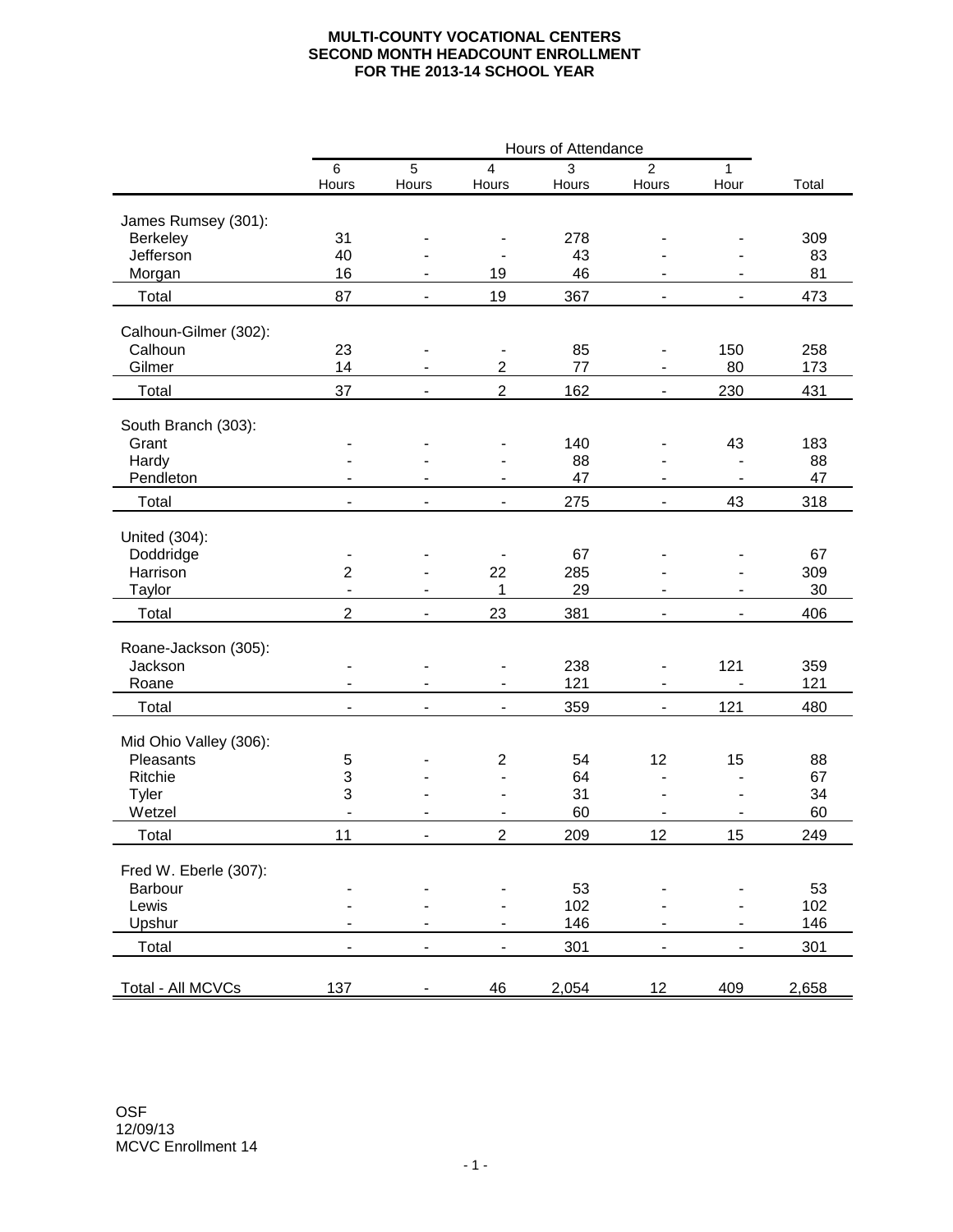## **MULTI-COUNTY VOCATIONAL CENTERS SECOND MONTH FTE ENROLLMENT FOR THE 2013-14 SCHOOL YEAR**

|                        | Hours of Attendance      |                              |                          |                |                              |                          |          |
|------------------------|--------------------------|------------------------------|--------------------------|----------------|------------------------------|--------------------------|----------|
|                        | 6                        | $\overline{5}$               | $\overline{4}$           | $\overline{3}$ | $\overline{2}$               | 1                        |          |
|                        | Hours                    | Hours                        | Hours                    | Hours          | Hours                        | Hour                     | Total    |
| James Rumsey (301):    |                          |                              |                          |                |                              |                          |          |
| Berkeley               | 31.00                    |                              |                          | 139.00         |                              |                          | 170.00   |
| Jefferson              | 40.00                    |                              |                          | 21.50          |                              |                          | 61.50    |
| Morgan                 | 16.00                    |                              | 23.00<br>12.67           |                |                              |                          | 51.67    |
| Total                  | 87.00                    | $\overline{\phantom{a}}$     | 12.67                    | 183.50         | $\overline{\phantom{a}}$     | $\overline{\phantom{0}}$ | 283.17   |
|                        |                          |                              |                          |                |                              |                          |          |
| Calhoun-Gilmer (302):  |                          |                              |                          |                |                              |                          |          |
| Calhoun                | 23.00                    |                              |                          | 42.50          |                              | 25.00                    | 90.50    |
| Gilmer                 | 14.00                    |                              | 1.33                     | 38.50          |                              | 13.33                    | 67.16    |
| Total                  | 37.00                    | $\blacksquare$               | 1.33                     | 81.00          | $\blacksquare$               | 38.33                    | 157.66   |
| South Branch (303):    |                          |                              |                          |                |                              |                          |          |
| Grant                  |                          |                              |                          | 70.00          |                              | 7.17                     | 77.17    |
| Hardy                  |                          |                              |                          | 44.00          |                              |                          | 44.00    |
| Pendleton              |                          |                              |                          | 23.50          | $\qquad \qquad \blacksquare$ |                          | 23.50    |
| Total                  | $\blacksquare$           |                              | $\overline{\phantom{0}}$ | 137.50         | $\overline{\phantom{a}}$     | 7.17                     | 144.67   |
|                        |                          |                              |                          |                |                              |                          |          |
| United (304):          |                          |                              |                          |                |                              |                          |          |
| Doddridge              | $\blacksquare$           |                              |                          | 33.50          |                              |                          | 33.50    |
| Harrison               | 2.00                     |                              | 14.67                    | 142.50         |                              |                          | 159.17   |
| Taylor                 | $\blacksquare$           | $\qquad \qquad \blacksquare$ | 0.67                     | 14.50          |                              |                          | 15.17    |
| Total                  | 2.00                     | $\blacksquare$               | 15.34                    | 190.50         | $\blacksquare$               | $\blacksquare$           | 207.84   |
|                        |                          |                              |                          |                |                              |                          |          |
| Roane-Jackson (305):   |                          |                              |                          |                |                              |                          |          |
| Jackson                |                          |                              |                          | 119.00         |                              | 20.17                    | 139.17   |
| Roane                  | $\overline{a}$           |                              |                          | 60.50          |                              | $\frac{1}{2}$            | 60.50    |
| Total                  | $\overline{a}$           | $\overline{a}$               | $\overline{a}$           | 179.50         | $\blacksquare$               | 20.17                    | 199.67   |
| Mid Ohio Valley (306): |                          |                              |                          |                |                              |                          |          |
| Pleasants              | 5.00                     |                              | 1.33                     | 27.00          | 4.00                         | 2.50                     | 39.83    |
| Ritchie                | 3.00                     |                              |                          | 32.00          |                              | $\overline{a}$           | 35.00    |
| Tyler                  | 3.00                     |                              |                          | 15.50          | $\overline{a}$               |                          | 18.50    |
| Wetzel                 | $\overline{\phantom{a}}$ |                              |                          | 30.00          | $\overline{\phantom{a}}$     | $\overline{\phantom{0}}$ | 30.00    |
| <b>Total</b>           | 11.00                    | $\qquad \qquad \blacksquare$ | 1.33                     | 104.50         | 4.00                         | 2.50                     | 123.33   |
|                        |                          |                              |                          |                |                              |                          |          |
| Fred W. Eberle (307):  |                          |                              |                          |                |                              |                          |          |
| Barbour                |                          |                              |                          | 26.50          |                              |                          | 26.50    |
| Lewis                  |                          |                              |                          | 51.00          |                              |                          | 51.00    |
| Upshur                 |                          |                              |                          | 73.00          |                              |                          | 73.00    |
| Total                  | $\blacksquare$           | $\overline{\phantom{a}}$     | $\overline{\phantom{0}}$ | 150.50         | $\overline{\phantom{a}}$     | $\overline{\phantom{0}}$ | 150.50   |
|                        |                          |                              |                          |                |                              |                          |          |
| Total - All MCVCs      | 137.00                   |                              | 30.67                    | 1,027.00       | 4.00                         | 68.17                    | 1,266.84 |